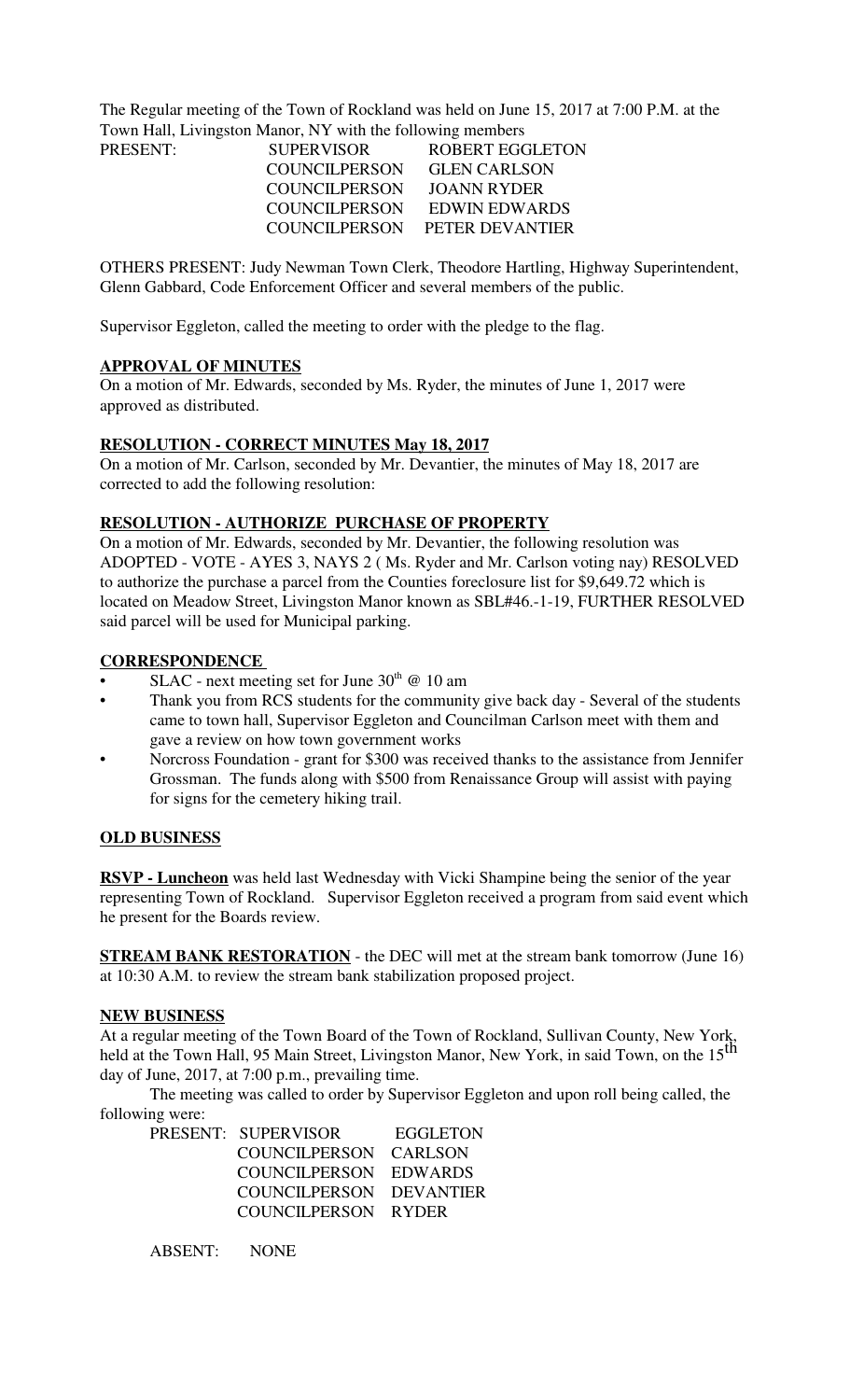The following resolution was introduced by Councilperson Devantier, who moved its adoption, and seconded by Councilperson Carlson, to wit:

**BE IT RESOLVED**, that introductory Local Law No. 3 of the Year 2017 entitled "A local law amending Chapter 285, entitled Zoning, of the Code of the Town of Rockland, Sullivan County, New York" is hereby introduced before the Town Board of the Town of Rockland, County of Sullivan, State of New York; and

**BE IT FURTHER RESOLVED,** that copies of the aforesaid local law be laid upon the desk of each member of the Town Board; and

**BE IT FURTHER RESOLVED,** that the Town Board hereby determines the aforesaid local law to be a Type I Action pursuant to the regulations promulgated under the State Environmental Quality Review Act for which a full environmental assessment form shall be prepared; and

**BE IT FURTHER RESOLVED,** that the Town Board hereby designates itself as Lead Agency pursuant to the regulations promulgated under the State Environmental Quality Review Act; and

**BE IT FURTHER RESOLVED,** that the Town Board hold a public hearing on the aforesaid local law at the Town Hall, 95 Main Street, Livingston Manor, New York, at 7:15 p.m., prevailing time, on July 20, 2017; and

**BE IT FURTHER RESOLVED,** that the Town Clerk publish or cause to be published a public notice in the Sullivan County Democrat, of such public hearing at least five (5) days prior thereto.

The question of the adoption of the foregoing resolution was duly put to a vote on roll call, resulting as follows:

| Supervisor Robert Eggleton                          | voting | ${\rm AYE}$ |  |  |
|-----------------------------------------------------|--------|-------------|--|--|
| Councilperson Glen Carlson                          | voting | ${\rm AYE}$ |  |  |
| Councilperson Edwin Edwards                         | voting | ${\rm AYE}$ |  |  |
| Councilperson Peter DeVantier                       | voting | AYE         |  |  |
| Councilperson Joann Ryder                           | voting | AYE         |  |  |
| The resolution was thereupon declared duly adopted. |        |             |  |  |

## **RESOLUTION - SUPPORT CATSKILL ART SOCIETY FOR MAIN STREET GRANT PROGRAM FUNDING**

On a motion of Mr. Edwards, seconded by Mr. Carlson, the following resolution was ADOPTED - VOTE - AYES 5, NAYS - 0 - RESOLVED - that the Catskill Art Society (CAS) is located at 48 Main Street in the center of Livingston Manor, NY. It is a regional art center that has for nearly 40 years showcased the visual arts of the region, including the annual Sullivan County High School Art Show; the work of residents at New Hope Community, a resource for the developmentally challenged; CAS members' shows; and professionally juried exhibits of regional artists. The Center also has a robust education program, with classes for adults and free programs for children.

WHEREAS, the Catskill Art Society is currently proposing to renovate its building and build out its long-vacant second floor, thus creating a much needed 99-seat performance space for use by CAS and other regional nonprofit organizations as well as a new 2,000 square foot exhibit space, the Town of Rockland recognizes that this expansion and renovation will greatly increase CAS's ability to serve as a strong anchor, not just for the town of Livingston Manor but also for the entire Western Catskills.

WHEREAS, the Catskill Art Society now seeks to secure funding to continue renovation of the CAS Art Center building to better present as a professional venue, to more effectively house a variety of visual and performing arts programming, to more effectively retain heat and energy, and to make the building more visible and accessible to the public, and

WHEREAS, the Catskill Art Society, as a nonprofit organization with 501 c 3 status, and otherwise qualified for the Main Street grant program as described in the New York State Consolidated Funding Application, is eligible for funding through said program;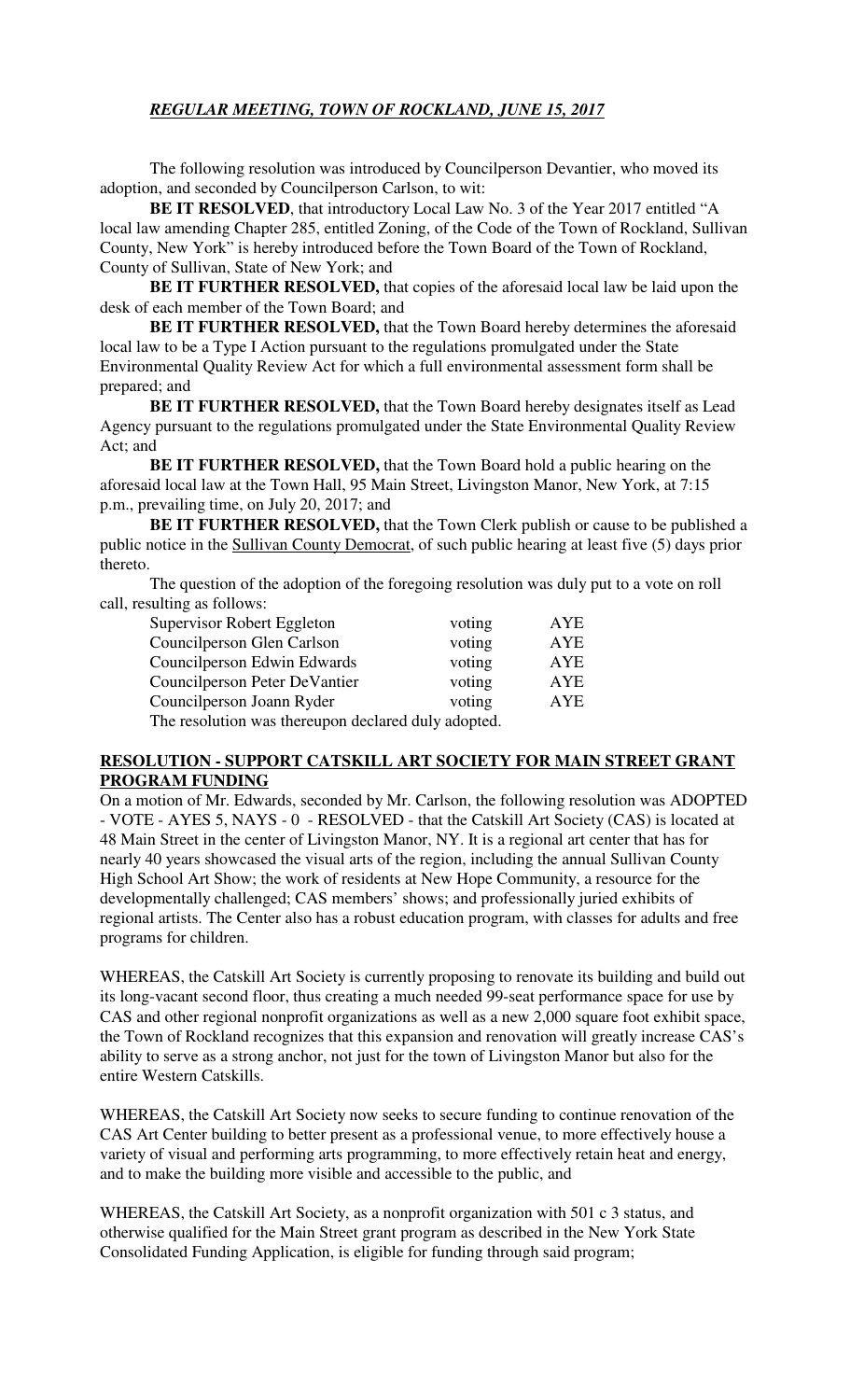# *REGULAR MEETING, TOWN OF ROCKLAND, JUNE 15, 2017*

NOW THEREFORE, LET IT BE RESOLVED, that the Town Board of the Town of Rockland supports the Catskill Art Society in its application for funding application for 2017 New York Main Street Downtown Anchor Project for the CAS Arts Center Expansion and Renovation.

**Supervisors Monthly report** was presented. Motion by Mr. Carlson, seconded by Ms. Ryder, to accept the Supervisor's monthly report. 5 AYES - Carried

The Water and Sewer Weekend duty schedule was presented.

## **HIGHWAY UNION NEGOTIATIONS**

Supervisor Eggleton and Councilperson Devantier will meet with union representatives on June  $21<sup>st</sup>$  at 3:30 pm to address negotiations of their contract.

### **DEPARTMENT HEADS**

Ted Hartling, Highway Superintendent reported that he contracted Bernas Construction to pave the Campsite Road and said work is complete. Work continues and is almost complete on the stone wall entrance of the Beaverkill Covered Bridge

Ted advised that Sullivan County Cooperative Extension provided signs for "Right to Farm" as part of this project, the Town will construct the signs.

Glenn Gabbard, Code Enforcement Officer reported on violations he has been issuing for high grass. Some of the violators did not comply, so Glenn hired G & N Lawn service to mow said lawns. Charges for mowing will be paid by the Town and charged back on the owners next town and county tax bill.

## **PUBLIC COMMENT**

Sheila Shultz, a Livingston Manor resident came before the Board regarding issues on the Comprehensive Plan.

Dale Dutcher, a Roscoe resident came before the Board regarding issues on sewer district laws.

James Newton, a Livingston Manor resident came before the Board to address danger dogs. This issue was addressed by Judge Feinberg.

### **EXECUTIVE SESSION**

On a motion of Mr. Devantier, seconded by Mr. Edwards; the following resolution was ADOPTED - VOTE - AYES 5 NAYS 0

RESOLVED that this Board move into an executive session to discuss personnel issues. Time: 7:42 P.M.

### **CLOSE EXECUTIVE SESSION**

On a motion of Ms. Ryder, seconded by Mr. Devantier; the following resolution was ADOPTED - VOTE - AYES 5 NAYS 0

RESOLVED that the executive session be closed and that this Board return to the regular meeting. Time: 8:25 P.M.

### **APPROVAL OF BILLS**

On a motion of Mr. Carlson, seconded by Mr. Edwards, the following resolution was ADOPTED - VOTE - AYES 5, NAYS 0 - RESOLVED - to approve the bills on the abstract #12 in the following amounts:

| General Fund     | 202 to 215 | \$22,607.54 |
|------------------|------------|-------------|
| Highway          | 187 to 200 | \$23,892.36 |
| Liv. Manor Sewer | 89 to 96   | \$2,963.17  |
| Liv. Manor Water | 82 to 85   | \$1,883.62  |